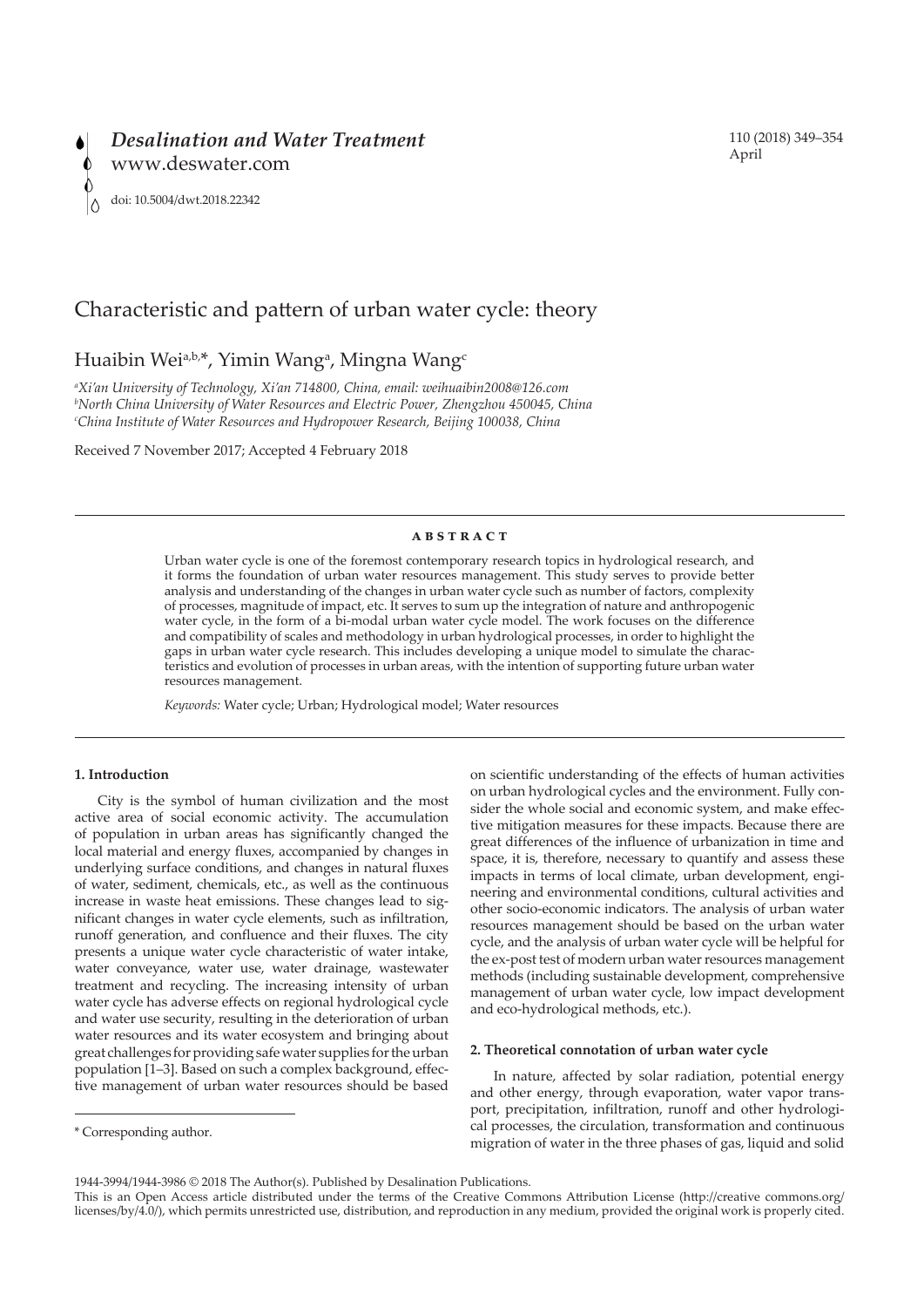is the water cycle. In the urban area, the change of underlying surface and the construction of water supply and drainage infrastructure have changed the original "four-water" conversion path [4–7], conversion mode and conversion intensity of the area. Urban water flows not only in rivers, lakes and wetlands but also in urban water supply and drainage networks and canals according to people's use, processing needs. Water will no longer comply with the natural law of "water flows downwards", but can flow upwards through artificial power and flow to places where people need to use it. In the general pattern of the original natural water cycle, the lateral structure of the water cycle – the social water cycle is formed, which constructs a unique dualistic water cycle model of urban units [8–10].

The urban water cycle consists of two major sources of water: municipal water supplies and precipitation [11]. Municipal water sources usually need to be introduced from outside the city, and sometimes from other watersheds, and their water diversion will vary greatly due to local water demand and water resources management. Municipal water sources may not flow through all the pathways of the urban water cycle. After entering the urban areas, such water sources are distributed within the city, some of which will flow into the city's underground water, and the rest will be converted into municipal wastewater after the utilization of the urban population, and eventually return to surface water. Another important source of water, precipitation, usually goes through all the pathways of the water cycle. The precipitation occurs in various forms in the city area. Through the hydrological loss (including interception, filling, evaporation and emission), a part of precipitation infiltration down to ensure soil water and groundwater recharge, and the other part is transformed into surface runoff, which may also flow into the receiving water through natural or artificial ancillary works.

Urban water cycle is a dualistic nature–social water cycle process, which studies the natural hydrological processes such as precipitation, evaporation, infiltration, runoff generation and confluence, etc. in urban areas and the interaction, transformation and influence of water in water supply, water use, drainage, wastewater collection and management, and the effective utilization of receiving water bodies and other social processes. Compared with non-urban areas, due to the change of underlying surface, the construction of water supply and drainage network and the diversified use of water resources, the hydrological cycle in urban areas is more complicated. There are many external influences and interventions, and the urban hydrological cycle derived from it is also called urban water cycle.

## **3. Characteristics of urban water cycle**

The city is the most concentrated and intensive area of human activity. The natural water cycle and the social water cycle in the urban areas depend on each other and influence each other in the natural and social activities of the city. The interface between the two is the urban water system, which is not only the carrier of social water cycle movement but also the tool and media for human interference with the natural water cycle [12]. Under the influence of urban water system, the urban area has become the region with the highest frequency of water exchange and the highest circulation

intensity. Therefore, the urban water cycle has different regional characteristics, which are different from the natural water cycle, mainly in the following aspects.

#### *3.1. Factors involved in the water cycle increase significantly*

In order to meet the needs of urbanization development, the construction of urban water system is becoming more and more perfect. The natural water cycle and urban water system are constantly coupled with each other in time and space, which changes the transformation path of surface water and groundwater in natural conditions, and brings additional elements to the regional water cycle process [4,5,13]. The provision of urban water services and the construction of related infrastructures have changed the process and elements of urban water cycle transformation. In urban areas, the cycle elements of natural water cycle such as rainfall, infiltration, runoff and evaporation can no longer balance the water cycle in corresponding areas, and significantly increase the water intake, water use, water consumption, emissions, water diversion and other related factors.

#### *3.2. Water cycle is more complicated*

Urban construction has changed the underlying surface; urban water supply, drainage, sewage treatment systems have changed the natural path of runoff; the increase of urban water supply pressure, water demand for building water ecological city and the development of science and technology cause continuous increase in reclaimed water, rainwater utilization, regional transferred water and other aspects, which increases the complexity of water cycle in urban areas. The precipitation is controlled by water conservancy works such as sluices, dams and dikes. Water supply and drainage are transported by various impervious pipes, and the flow and pollutant purification are artificially intervened [14]. The original natural water cycle path of "rainfall-infiltration-slope runoff-runoff confluence-evaporation" is changed to an interactive dualistic water cycle path of "rainfall-infiltration-slope runoff-runoff confluence-evaporation" and "water intake (supply)-water use-water consumption-water drainage-sewage treatment-recycling". After raining, the precipitation on the urban permeable area is still recycled by natural path, while that on the impervious area enters the social water cycle path through the drainage network. In this path, surface water or ground water is manually extracted or treated directly through the water supply network for use by urban departments. The waste water produced is directly discharged or treated by sewage and discharged into the natural water body through the drainage pipe network part. The cycle is subjected to the interaction, transformation and influence of natural forces and artificial forces.

### *3.3. Strength of water cycle is higher*

Urban areas are highly dynamic and complex entities. They need water, food, energy and raw materials to maintain the stability of the system. Water flow is the most basic and important logistics of various urban streams. City population, industrial production, commercial activities are concentrated. Production and life cannot be separated from water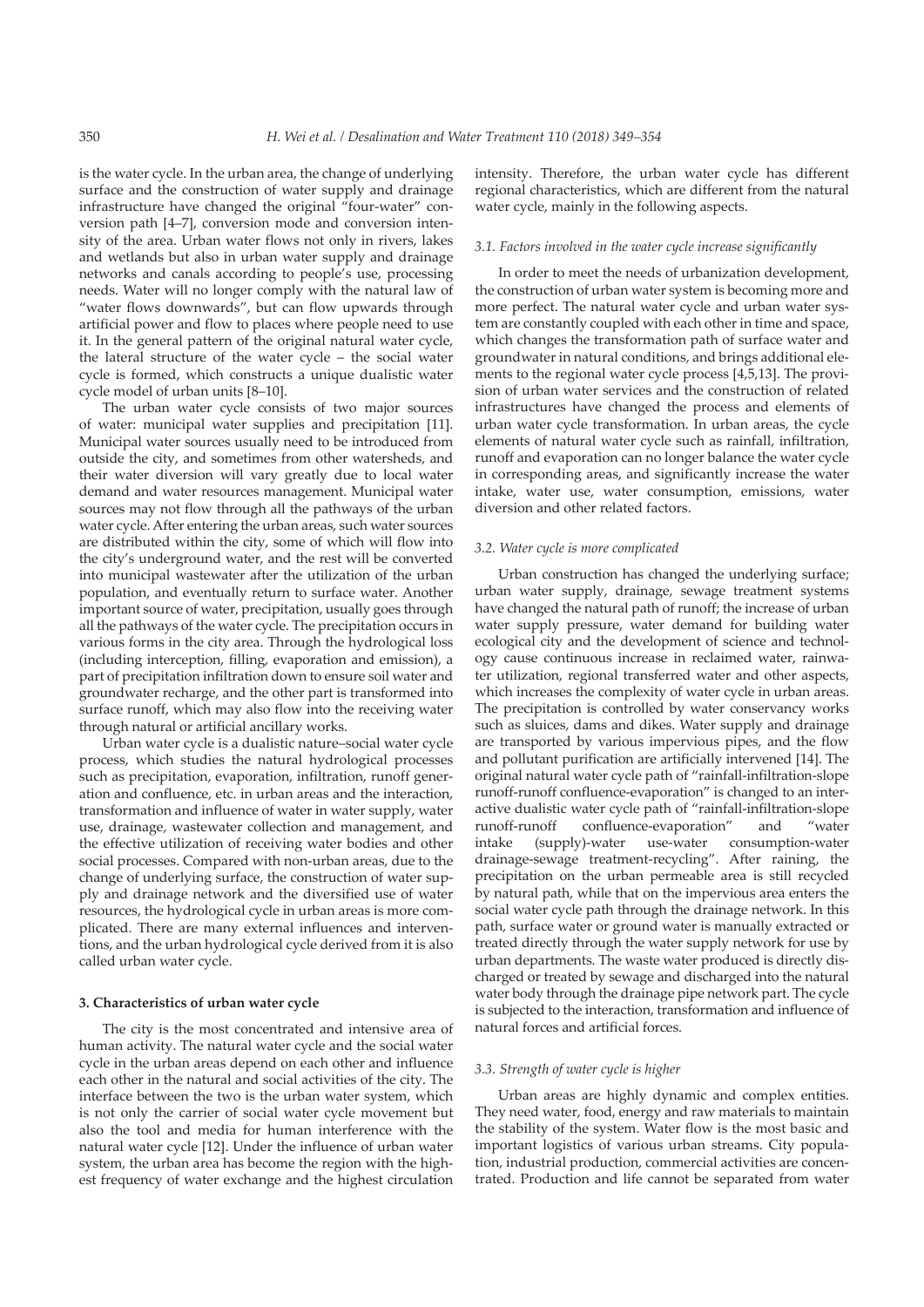at any moment. With the convenience and high guarantee rate of urban water supply, the water intake, water supply and drainage process of the urban water system are always highly coupled and interlocked at all times. The frequency of water cycle is very strong. Urbanization has promoted the development and utilization of water resources with the basic characteristics of water consumption, and intensified the process of social water cycle. The increase of artificial water consumption leads to the decrease of actual runoff in the lower cross section, and even changes in the natural hydraulic connection between rivers and lakes. With the increase of water consumption in each sector of the city, the output of vertical evapotranspiration in the region increases overall [9,15,16]. Therefore, the process of urban water system has high strength in water cycle process.

## *3.4. Urban water system is more unified*

The basic objective of urban water system is to ensure the benign cycle of water, and the water supply and drainage should be closely integrated to form a complete and coordinated system with the unity of water supply and drainage. In the water cycle of urban society, water supply and drainage are the two process of "borrowing water" and "returning water" from nature [17]. As far as quantity is concerned, the amount of "borrowed water" is greater than "returned water"; from the quality point of view, the quality of "borrowed water" is better than "returned water". In order to make the water cycle healthy and sustainable, on the one hand, we should save water, reduce water consumption and pollution; on the other hand, we should carry on the regeneration treatment to the water, so that the receiving water body can maintain the self purification ability. Otherwise, the urban drainage will pollute the water body, and will directly affect the water supply quality of the city and its related areas. Thus, the urban water system will be caught in a vicious circle directly from the source of the urban water system – the water intake link. In addition, urban drainage can be used for ecological, industrial, municipal, agricultural and even domestic water after treatment with different standards. From the point of view of resource property, the drainage and sewage treatment system can also be regarded as "water processing plant", which takes urban wastewater and produces urban recycled water with corresponding function. In developed cities, waterworks and sewage treatment plants have formed a system of interdependent and cooperative work in some areas. The relationship between water supply, water use, water consumption, drainage and reuse has become closer and unified in urban areas, and the pattern of mutual dependence and dependence has become more prominent. The urban water system forms a continuum which is closely linked with the urban sustainable water use as its core.

#### **4. Urban water cycle model**

In natural state, the four paths of precipitation, slope land, river channel and underground of natural water cycle are the typical collection structures of surface and line [10]. In urban areas, a water cycle extension path is built, which consists of water supply, water use, water drainage and water reuse. The laying of large scale supply and discharge pipelines is increasingly separated from the natural water cycle, which realizes providing water to a diversified user body, collecting, transporting and treating the waste water that has been removed and other basic functions so as to support economic development, protect human health and environmental safety. The water cycle has evolved into six paths: water intake, water supply, water (use) consumption, water drainage, wastewater treatment and reuse, accompanied by a built-in efficient water recycling of water drainage, sewage treatment, reclamation and reuse, drainage, which is a typical dissipative structure from point to line and plane. The four paths of the natural water cycle interact with the six paths of the social water cycle, forming a complex system structure of the dualistic nature–social water cycle, which is unique to the urban region.

The change of hydrological situation in urban areas has always been due to the construction of urban infrastructure. The infrastructure provides services such as water supply, drainage and sewage treatment for urban areas. But, in turn, it has an interactive effect on the hydrological cycle in urban areas, mainly reflected in separation mechanism and coupling mechanism of water system which form the urban dualistic water cycle model. The specific principles are: (1) Separation mechanism: urban social water cycle and urban natural main water cycle have their own systems, for example, the reconstruction of urban pipe network reduces the amount of underground water seepage, and the reuse and treatment of sewage and reuse of water reduces the discharge of sewage. The hardened ground of the urbanization separates the ground system from the soil and the underground system. The rain water pipe network for the city artificially changed the flow of urban rainwater and sewage. (2) Coupling mechanism: the relationship between the flux of social collateral water and the flux of main channel fluxes is complementary and dynamic. The increase of water consumption directly results in the decrease of actual runoff in the downstream section. When the external water diversion enters the urban area, the leakage loss of the water distribution network will partly enter the underground aquifer, and most of the water will become waste water when used in the city. The collected wastewater will be disposed of at the sewage treatment plant and then discharged into the receiving water. The hardened ground of urbanization leads to the increase of runoff, the decrease of groundwater recharge and the change of hydraulic link between rivers and lakes. The structure of the urban water cycle is shown in Fig. 1.

### **5. Difficult points of urban water cycle research**

River basin water cycle has been studied for a long time. All kinds of methods and models have been mature, but the urban water cycle has its unique characteristics compared with the natural water cycle. When transplanting the model and method of natural water cycle to the urban area, it will encounter many difficulties. Generally speaking, these are mainly the following aspects.

### *5.1. Research scale*

The research scope of mesoscale water cycle is  $200-2,000$  km<sup>2</sup>, and the scope of small and medium scale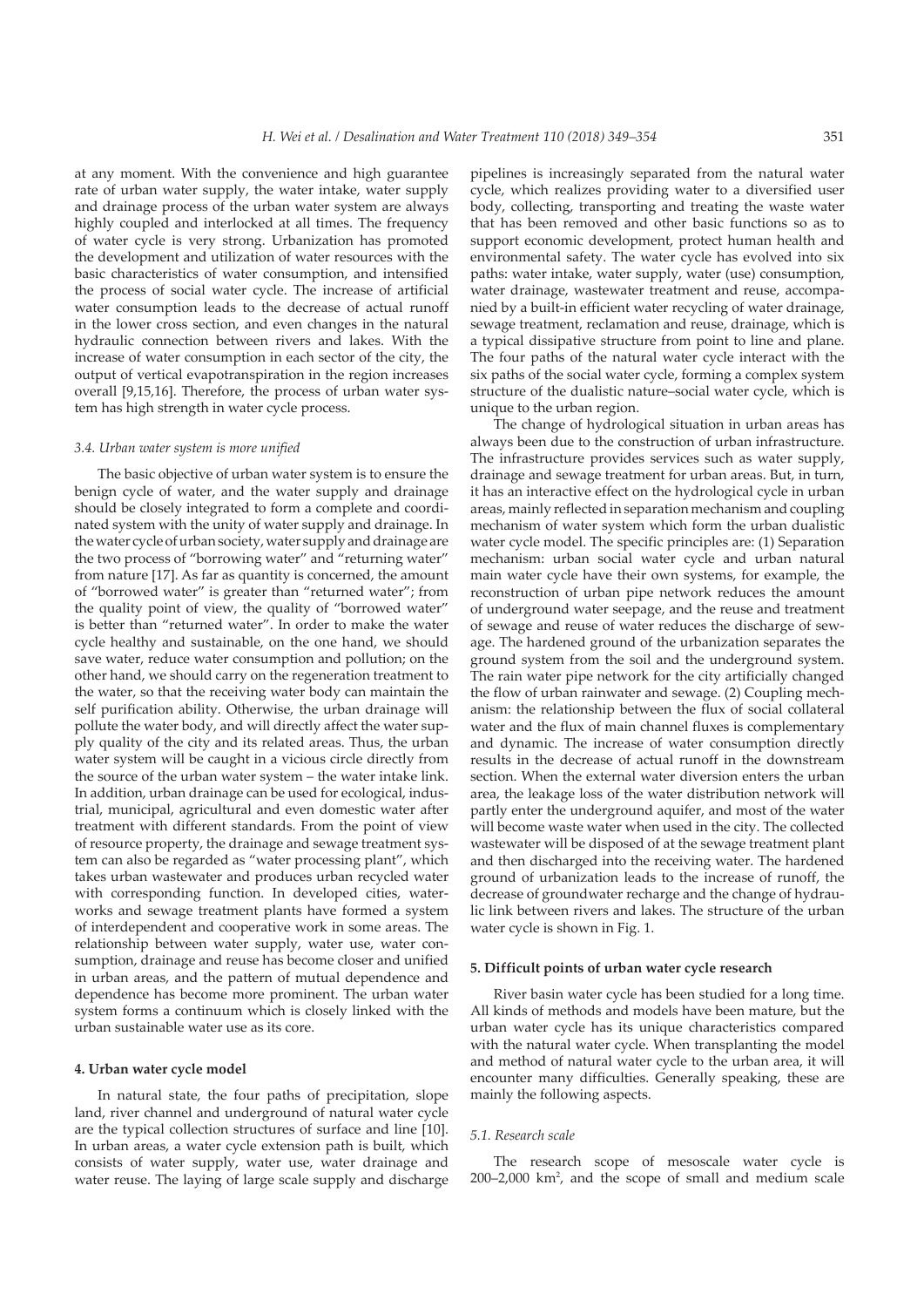

Fig. 1. Urban water cycle structure.

research is generally less than 200 km<sup>2</sup>. The research scope of urban water cycle is determined in the urban area and surrounding area, and the scope is generally small and medium scale. The spatial scale of the research is reduced, which makes the accuracy of the required information data higher, such as the need for high-resolution urban remote sensing images, detailed network distribution and other information, so as to classify and recognize the underlying surface of the city, to judge the characteristics of the variation of the underlying surface height in the urban area, to analyze the hydrological processes of each patch, and to study the real situation of the hydrological cycle in the urban area.

### *5.2. Scale matching*

The urban water cycle is not only a natural process of precipitation but also an artificial process of municipal water supply. It has two typical characteristics of "nature and society", and the two factors influence each other. There are many water cycle processes. There are differences in the temporal and spatial scales of the atmosphere and soil in the natural processes. Social process is accompanied by natural process, but has its unique characteristics. There is a significant scale matching and unification problem between the two [10].

From the time scale, the natural water cycle above the earth surface is closely related to the atmospheric process,

and is usually represented by a shorter time scale, such as day, hour, minute and second; the change of soil and underground processes below ground surface is relatively slow, and is usually characterized by longer time scales, such as day, month and year. The time scale of water intake, water supply, water use and drainage in the social water cycle is similar to the surface process of the natural water cycle. But the reality is that the management departments calculate the water supply and demand data according to the management needs, which is not made in real time, on a long-time scale, such as year, month, etc.

From the spatial scale, the natural water cycle includes runoff generating units such as topography, slope surface and underlying surface, confluence units such as slope, channel, stream, tributary and main stream. The spatial scale span varies greatly as small as hydrological response units, as large as region, watershed. For the social water cycle, from the industrial, the water appliance at the end of living water users to the water supply and drainage system, and then to large-scale inter-basin water transfer project, the space scale span is also very large. But at the same time, according to the management needs, the statistics, analysis and reports of water supply and utilization are often macrodata of different regions and sectors, which is difficult to correspond to the administrative areas under the jurisdiction of the city. Therefore, multi-process, multi-scale spatio-temporal coupling method and water supply and drainage data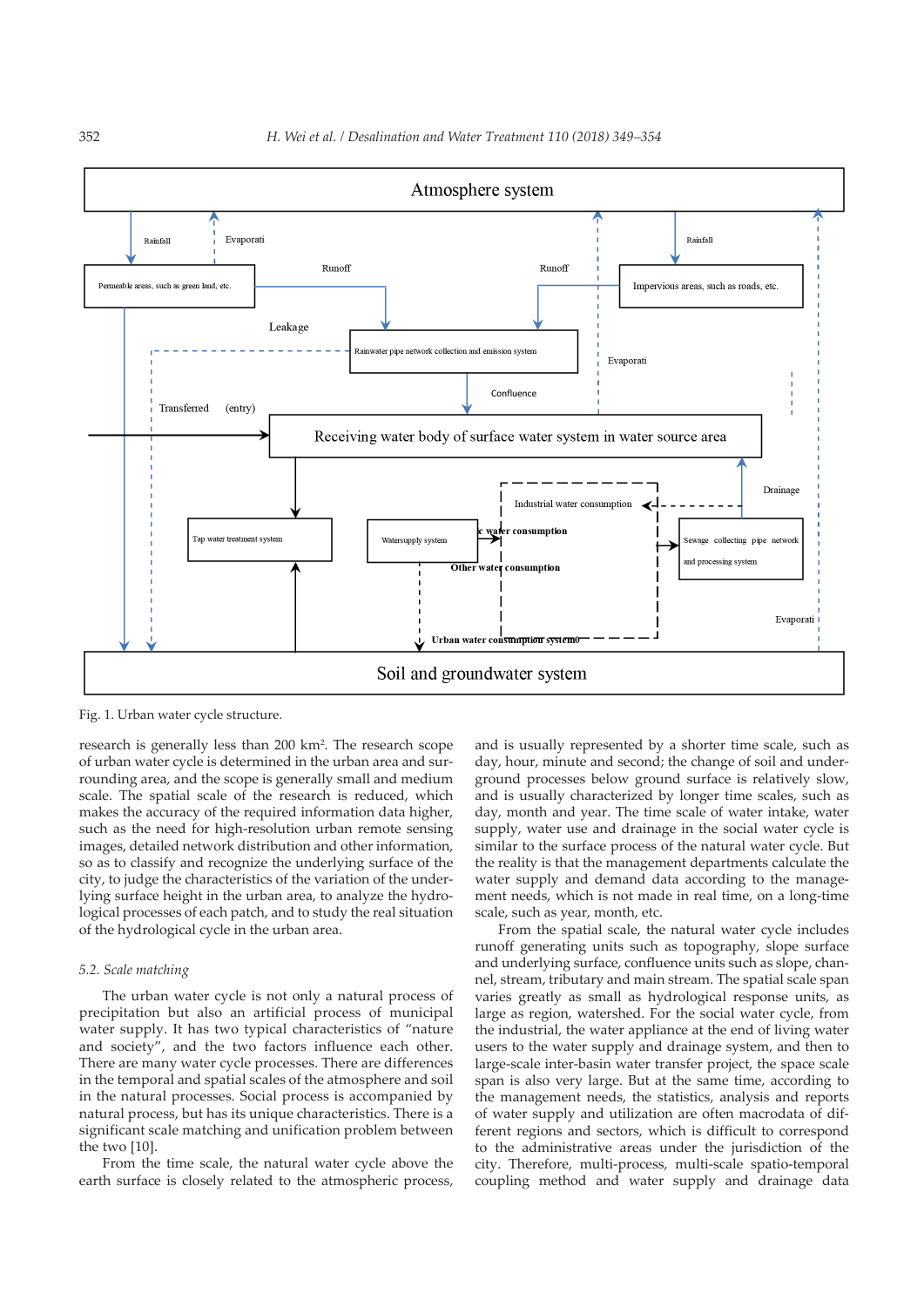distribution are the key technical difficulties in the study of dualistic water cycle.

# **Acknowledgment**

This work was supported by the Natural Science Foundation of China under Project No. 51409103, No. 51379079 and No. 51279209 and Henan University Research Cooperation under Project No. 162107000051.

## **References**

- [1] H. Wang, J. Wang, D. Qin, Y.W. Jia, Theory and methodology of water resources assessment based on dualistic water cycle model, J. Hydraul. Eng., 37 (2006) 1496–1502 (in Chinese).
- [2] J.H. Liu, H. Wang, X.R. Gao, S.L. Chen, J.H. Wang, W.W. Shao, Review on urban hydrology, Chin. Sci. Bull., 59 (2014) 3581– 3590 (in Chinese).
- J. Zhang, X. Song, G. Wang, R.M. He, X. Wang, Development and challenges of urban hydrology in a changing environment--I: hydrological response to urbanization, Adv. Water Sci., 25 (2014) 594–605 (in Chinese).
- [4] C. LV, Emergy Analysis of Ecological Economic Value of Regional Water Resources, Zhengzhou University, 2009 (in Chinese).
- [5] Z. Cao, Analysis of Water Resources Evolution in Songliao River Basin, Tianjin University, 2010 (in Chinese).
- [6] C. Liu, Z. Wang, S. Yang, Y.F. Sang, X.M. Liu, J. Li, Hydroinformatic modeling system: aiming at water cycle in land surface material and energy exchange processes, Acta Geog. Sinica, 69 (2014) 579–587 (in Chinese).
- [7] J.H. Liu, H. Xu, D.Y. Qin, H. Wang, J.H. Wang, H.H. Li, S.J. Bao, Water cycle evolution in the Haihe River Basin in the past 10000 years, Chin. Sci. Bull., 58 (2013) 1078–1084 (in Chinese).
- [8] D.Y. Qin, C.Y. Lu, J.H. Liu, H. Wang, J.H. Wang, H.H. Li, J.Y. Chu, G.F. Chen, Theoretical framework of dualistic naturesocial water cycle, Chin. Sci. Bull., 59 (2014) 419–427.
- [9] H. Wang, A.-H. Long, F.-I. Yu, Study on theoretical method of social water cycle II: scientific topics and discipline frontier, J. Hydraul. Eng., 42 (2011) 379–387 (in Chinese).
- [10] H. Wang, Y. Jia, Theory and study methodology of dualistic water cycle in river basins under changing conditions, J. Hydraul. Eng., 47 (2016) 1219–1226 (in Chinese).
- [11] H. Wang, Y. Jia, G. Yang, Z.H. Zhou, Y.Q. Qiu, C.W. Niu, P. Hui, Integrated simulation of the dualistic water cycle and its associated processes in the Haihe River Basin, Chin. Sci. Bull., 58 (2013) 1064–1077 (in Chinese).
- [12] M. Jing, Y. Li, Z. Yin, Urban Water Cycle Processes and Interactions, China Water Power Press, Beijing, 2014 (in Chinese).
- [13] J. Chen, S. Zeng, P. Du, B. Sun, X. Dong, Evolution of Urban the Dualistic Water Cycle System and Safe and Efficient Water Use Mechanism, Science Press, Beijing, 2014 (in Chinese).
- [14] H. Wang, J. Wang, Y. Jia, M.Y. M, Water cycle evolution mechanism and efficient utilization of water resources in Haihe Basin, Science Press, Beijing, 2015 (in Chinese).
- [15] X. Wang, T. Zhu, Q. Wang, H. Peng, Analysis of water cycle ways and its influence on cities, Urban Environ. Urban Ecol., 16 (2003) 54–56 (in Chinese).
- [16] A. Long, A preliminary study on the theory and application of social water cycle, J. China Inst. Water Resour. Hydropower Res., 2008 (in Chinese).
- [17] D. Qin, J. Liu, C. Lu, et al., Research on Dualistic Water Cycle in Haihe Basin, Science Press, Beijing, 2011 (in Chinese).
- [18] S. Dai, J. Chen, Thinking of urban water supply and drainage engineering planning in China, Urban Plann. Forum, 1999, pp. 57–60 (in Chinese).
- [19] X. Song, J. Zhang, C. Zhan, C.Z. Liu, Review for impacts of climate change and human activities on water cycle, J. Hydraul. Eng., 44 (2013) 779–790 (in Chinese).
- [20] M.I.U. Sarkar, M.N. Islam, A. Jahan, A. Islam, J.C. Biswas, Rice straw as a source of potassium for wetland rice cultivation, Geol. Ecol. Landscapes, 1 (2017) 184–189.
- [21] H. Xiao, M. Wang, S. Sheng, Spatial evolution of URNCL and response of ecological security: a case study on Foshan City, Geol. Ecol. Landscapes, 1 (2017) 190–196.

# *5.3. Mechanism and calculation of urban water consumption*

At present, the calculation of urban water consumption mostly adopts water quota, water consumption coefficient, remote sensing inversion, water balance and so on, combined with single experience or comprehensive estimation, it belongs to the black box model of urban water consumption calculation. How to scientifically recognize the water consumption mechanism of urban industry, life, ecology and other links and processes and establish a model of quantitative calculation of water consumption in urban units, which makes the urban water consumption calculation also have a physical mechanism, is another difficult point in the study of urban water cycle.

# *5.4. Methodology*

According to the specific purpose of water cycle research, the commonly used research methods are prototype observation, physical model and mathematical model. For the research of urban water cycle, these three methods are usually required simultaneously. The prototype observation mainly complements and monitors the social water cycle process of water intake, water conveyance, water supply, water use and drainage. The current observation network is weak and needs to be improved, more attentions should be paid in the future research. The physical model focuses on the study on the precipitation infiltration and runoff generation in the complex underlying surface of the city [18,19]. Mathematical models are widely used in solving large scale water cycle problems in large watersheds. For urban communities, how to describe hydrological cycle, artificial water and drainage process in a more detailed way? It is still necessary to combine prototype observations with the information provided by the physical model in a mathematical model, and develop the tools of urban water cycle research, to provide a powerful support tool for the study of urban water cycle [20–25].

### **6. Conclusion**

As a current research hotspot, urban water cycle needs to understand the natural process, social process and reciprocal feed mechanism of urban water cycle from the microlevel. A comprehensive analysis of the connotation, characteristics and models of urban water cycle will help to study the mechanism of urban water cycle and water ecological response in a more detailed way. At present, the study of urban water cycle has entered a new stage. The combination of geographic information system, remote sensing and other modern methods, model test, remote sensing, cross integration of hydrology, ecology, economics, social atmosphere and social water cycle, and in-depth understanding of the urban water cycle theory and recycling model, have a positive role in the development of urban water cycle simulation tools, and promoting fine management of urban water resources, providing theory support for the construction of water ecological civilization city, guaranteeing the safety of urban water supply, and improving the efficiency of water resources utilization and urban water ecological environment.